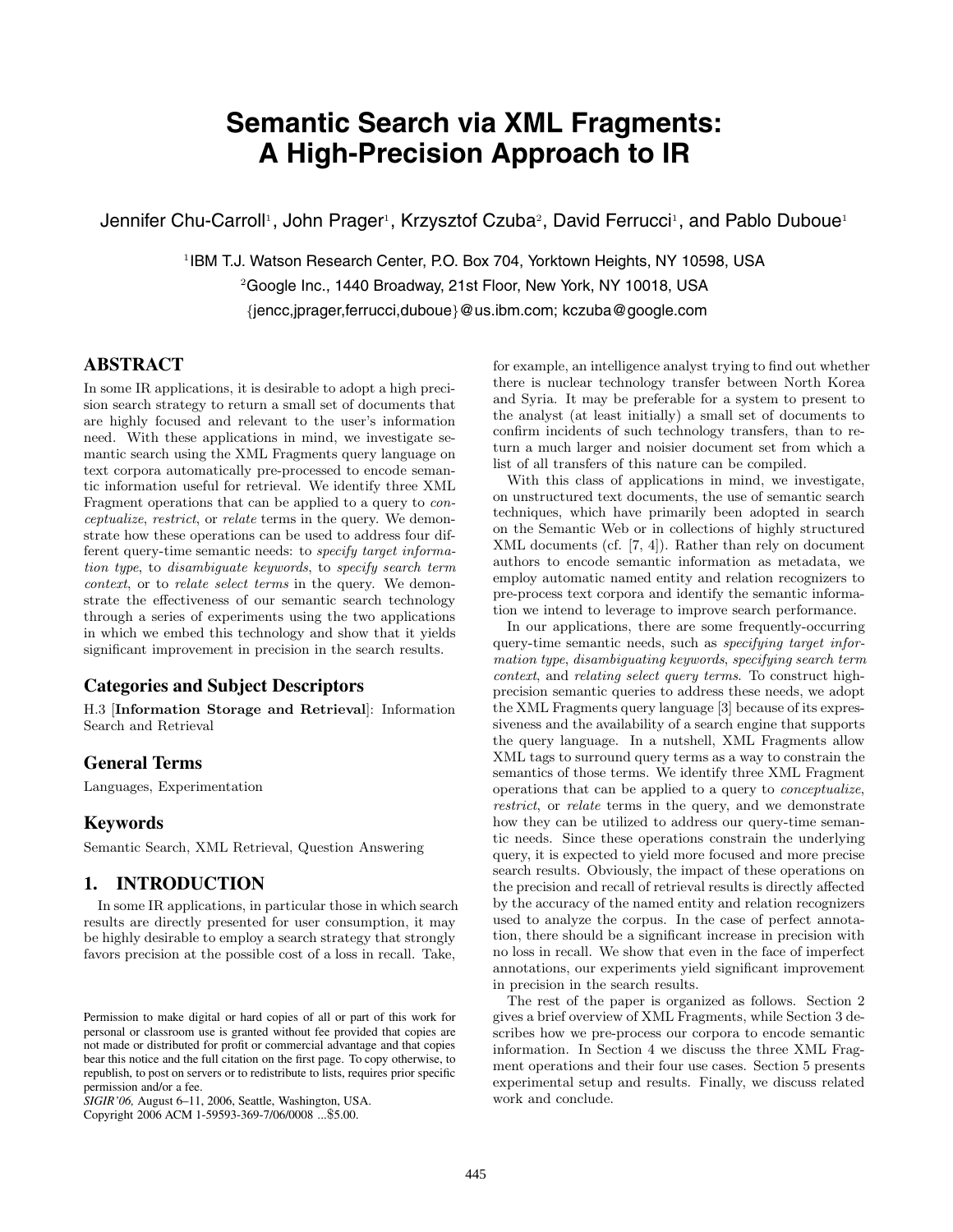```
<Book>
  <Title>My Life</Title>
  <Author>
     <FirstName>Bill</FirstName>
     <LastName>Clinton</LastName>
  </Author>
  <Publisher>Knopf</Publisher>
  <PubDate>2004</PubDate>
</Book>
<Book>
  <Title>
     The Survivor: Bill Clinton in the White House
  </Title>
  <Author>
     <FirstName>John</FirstName>
     <LastName>Harris</LastName>
  </Author>
  <Publisher>Random House</Publisher>
  <PubDate>2005</PubDate>
</Book>
```
**Figure 1: Two Sample Book Documents**

# **2. XML FRAGMENTS OVERVIEW**

XML Fragments were initially developed to enable viewing and editing of parts of an XML document [6]. [3, 2] introduced the idea of using XML Fragments as a documentcentric means to specifying queries for searching XML documents and showed it to be sufficiently expressive to address most information needs in multiple domains. In this section we give a brief overview of the subset of the XML Fragments query capabilities relevant to the discussion in this paper.

Consider a canonical example on the retrieval of book information encoded as XML documents in Figure 1. The XML Fragment query *[[<Book> Bill Clinton </Book>]]*, which allows *Bill* and *Clinton* to appear anywhere inside a *Book* tag, retrieves both documents, while *[[<Book><Author> Bill Clinton </Author></Book>]]* retrieves only the first document. In the above and subsequent examples, we denote the boundaries of XML Fragment queries with double square brackets  $([...]]$  for better readability.

In addition to XML tags, XML Fragments support classical operators such as "+", "–", and *phrase*. The phrase operator applies to content within XML tags, such as *[[<Title> "White House" </Title>]]*, while "+" and "–" apply also to XML Fragments themselves. For example, *[[<Book><Title> Bill +Clinton*  $\langle$ /*Title* $>$   $\langle$ /*Book* $>$ *]]* requires that all books retrieved have titles containing *Clinton*, while *[[<Book> +<PubDate> </PubDate> </Book>]]* retrieves only those books with publication dates in their records. Additionally, the language supports numeric comparison operators represented as XML tags. For instance, *[[<Book> <PubDate> <.GE.> 1999 </.GE.> </PubDate> </Book>]]* retrieves books published in or after 1999. For further details on the XML Fragment query language, see [3].

# **3. CORPUS ANALYSIS FOR XML RETRIEVAL**

Much of the effort in the document-centric view of XML search has focused on developing query languages and search methodologies for the retrieval of XML documents, an example of which was discussed in the previous section. While this search paradigm has been shown to be effective in re-

President Clinton was born William Jefferson Blythe IV on August 19, 1946, in Hope, Arkansas, three months after his father died in a traffic accident. When he was four years old, his mother wed Roger Clinton, of Hot Springs, Arkansas. In high school, he took the family name.

Clinton was graduated from Georgetown University and in 1968 won a Rhodes Scholarship to Oxford University. He received a law degree from Yale University in 1973, and entered politics in Arkansas.

#### **Figure 2: Sample Excerpt From Clinton's Biography**

*<BirthPlaceOf> <BirthDateOf> <Alias> <Person>* President Clinton *</Person>* was born *<Person>* William Jefferson Blythe IV *</Person></Alias>* on *<Date>* August 19, 1946 *</Date> </BirthDateOf>*, in *<City>* Hope, Arkansas *</City> </BirthPlaceOf>*, three months after his father died in a traffic accident. When he was four years old, *<SpouseOf> <Person>* his mother *</Person>* wed *<Person>* Roger Clinton *</Person> </SpouseOf>*, of *<City>* Hot Springs, Arkansas *</City>*. In high school, he took the family name. *<AlmaMater> <Person>* Clinton *</Person>* was graduated from *<College>* Georgetown University *</College> </AlmaMater>* and in *<Date>* 1968 *</Date>* won a Rhodes Scholarship to *<College>* Oxford University *</College>*. *<AlmaMater> <Person ref="Clinton">* He *</Person>* received a law degree from *<College>* Yale University *</College> </AlmaMater>* in *<Date>* 1973 *</Date>*, and entered politics in *<UsState>* Arkansas *</UsState>*.

**Figure 3: Sample Annotations of Text in Figure 2**

trieving existing XML documents where the semantics of text segments are clearly encoded, the majority of electronic documents available today are significantly less structured than the examples shown in Figure 1. We believe that XML search can be more broadly applicable if existing unannotated documents can be automatically processed to include useful semantic information which can subsequently be used to improve search results. In particular, we are interested in annotating semantic information, such as named entities and relations, that can be reasonably reliably extracted from text, and in exploring alternative ways in which this semantic information may be exploited by XML search to improve retrieval performance. For example, Figure 3 shows how the unstructured text in Figure 2 may be annotated with named entities, such as *Person*, *Date*, and *College*, and relations, such as *BirthDateOf* and *AlmaMater*, of general interest (some annotations are omitted for space reasons).

There are ample techniques and systems in the area of information extraction for creating named entity and relation annotations analogous to those shown in Figure 3 (cf. [1, 19]). In this paper, we will focus on the alternative ways in which we exploit the XML Fragment query language to perform semantic search over a text corpus pre-processed with a set of named entity and/or relation annotators. We assume that the annotators adopt a common type system,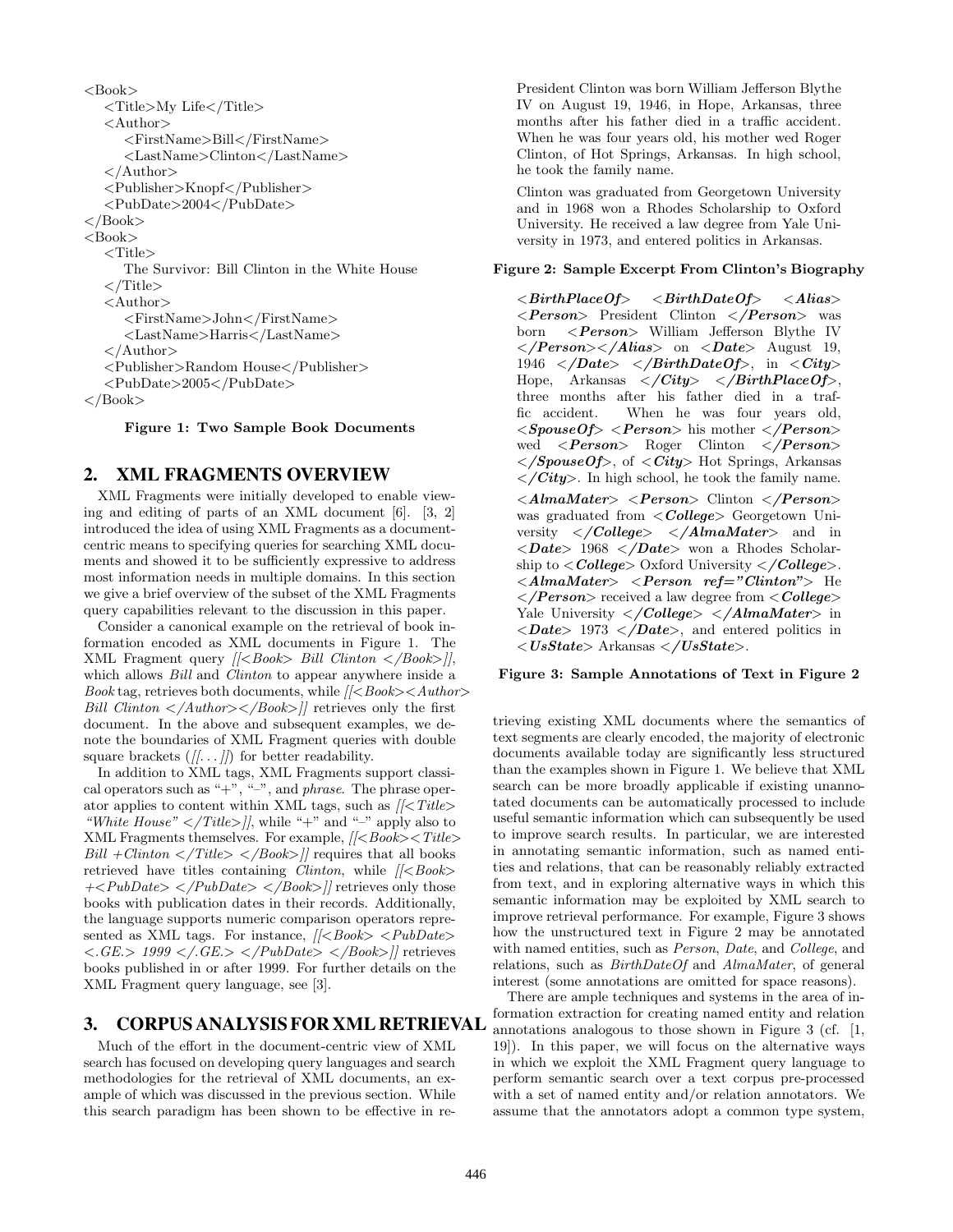and that the annotations, along with lemmatized terms in the corpus, are stored in the search index. This technique is an extension of Predictive Annotation in [15] and of [14].

# **4. USING XML FRAGMENTS FOR SEMANTIC SEARCH**

In our work, we focus on enriching query expressiveness to address four query-time semantic needs and to yield higher precision search results. We have identified three operations for this purpose that one may apply using the XML Fragment query syntax with its classical operators [2]:

- *•* The **conceptualization** operation, which generalizes a lexical string to an appropriate concept in the type system represented by that string. For example, the query *animal* returns documents containing the word "animal", while the conceptual query *[[<Animal> </Animal>]]* retrieves documents containing the annotation *Animal*, which applies to all subtypes of the concept *animal*, e.g., *lion*, *owl*, and *salmon*.
- *•* The **restriction** operation, which constrains the XML tags in which keywords must appear to be considered relevant. For example, *[[<Animal> bass </Animal>]]* returns documents in which the literal "bass" is used in its fish sense, while *[[<Instrument> bass </Instrument>]]* retrieves those where it represents a musical instrument. Note that in this operation, the span of the specified annotation needs to contain the span of the keywords, but need not exactly match it. For instance, *[[<Animal> bass </Animal>]]* will match both highlighted instances in the sentence *Fish in the <Animal> bass </Animal> family include <Animal> striped bass </Animal>*.
- *•* The **relation** operation, in which the annotation represents a relation that holds between terms covered by the annotation. These relations may be syntactic, e.g., *[[ <SubjectVerb> Unabomber kill </SubjectVerb>]]*, semantic, e.g., *[[<Kill> Unabomber <Person> </Person> </Kill>]]*, or pragmatic, e.g., *[[<HasNegativeOpinion> Clinton war on Iraq </HasNegativeOpinion>]]*. In addition, the XML Fragment query syntax allows for nesting of relation and entity annotations, e.g., *[[<Visit> <Person> John </Person> <Person> Victoria </Person> </Visit>]]*. This generally matches documents where John and Victoria visited one another but excludes those where John visited the city of Victoria.

Using XML Fragments to enable the conceptualization, restriction, and relation operations allows us to enhance the expressiveness of user queries and to obtain better search results. We have utilized these three operations to express four different query-time semantic needs, i.e. to specify target information type, to disambiguate keywords, to specify search term context, and to specify relations between select terms, which we discuss in detail in the following sections. Note that the ways we applied the operations place additional constraints on the queries compared to keyword queries, thus we expect them to result in more focused, higher precision queries at the possible expense of recall.

# **4.1 Target Information Type Specification**

The conceptualization operation, indicated by the XML Fragment *[[<tag></tag>]]*, enables semantic search queries that explicitly specify the semantic type of the information the user is seeking. The inclusion of the target information type ensures that each returned document contains *some* information of the target type that could potentially satisfy the user's information need. This capability is particularly useful when 1) the query consists of low *idf* keywords, and 2) the target information does not frequently co-occur with these keywords. For example, suppose the user wants to find the zip code for the White House. In a typical newswire corpus, the query *"white house"* will retrieve a large number of documents. However, few, if any, of them are likely to mention its zip code, which co-occurs with the search terms fairly infrequently. Adding *"zip code"* to the query is unlikely to improve the results as the most common context in which the correct answer is mentioned is as part of the address: The White House, 1600 Pennsylvania Avenue NW, Washington, DC 20500, without explicit indication that *20050* represents the zip code.<sup>2</sup> On the other hand, the query  $[$ / $]$ + "white house"  $+$ < $Zipcode>\lt;$ / $Zipcode>\ll$ ]] will only retrieve documents containing both "white house" and a *Zipcode* annotation. This query will successfully retrieve documents containing the above sentence, assuming *20050* was annotated as a *Zipcode*, a fairly straightforward task given the regularity of most street address expressions.

In addition to the zip code example, target information types suitable for this operation include, for instance, *PhoneNumber*, *StreetAddress*, *URL*, and *Date* where the lexical formats of the target strings for the most part unambiguously identify their semantic types. Thus, they are often not cued by relevant keywords that would facilitate their retrieval. Without the conceptualization operation, it would be difficult, if not impossible to locate such information in a large corpus. In other cases, information may equally likely be expressed in textual description or through an established convention. For instance, one may say "John Grisham's 'The Testament' (1999) was a bestseller." Here being able to recognize "1999" as a *PubDate* enables retrieval of those documents where publication dates are expressed in this convention and which would otherwise be difficult to retrieve.

We have utilized this capability of specifying target information type in two applications. The first is the Semantic Analysis Workbench (SAW) for exploring different search paradigms, one of which supports semantic search with conceptualization capability [11]. In the SAW, the user can include desired concepts in the query to focus search either by directly typing *"<tag></tag>"* as part of the query or selecting *tag* from a dropdown list of available types. The second application is an open-domain question answering (QA) system in which the concept included in the query represents the semantic type of the answer the user is seeking [15]. In this system, the search query is automatically generated after the user's question is analyzed to determine, among other things, the answer semantic type and the salient terms in the question. For instance, the question *"What is the telephone number for the University of*

<sup>1</sup>Another application of the *conceptualization* operation corresponds to walking up a hierarchy to generalize concepts in the query, resulting in a more recall-oriented query. We do not address this use of the operation in this paper.

<sup>2</sup>In our reference corpus of one million news articles, the queries *+"white house"* combined with either *+"zip code"* or *+zipcode* yielded empty hitlists.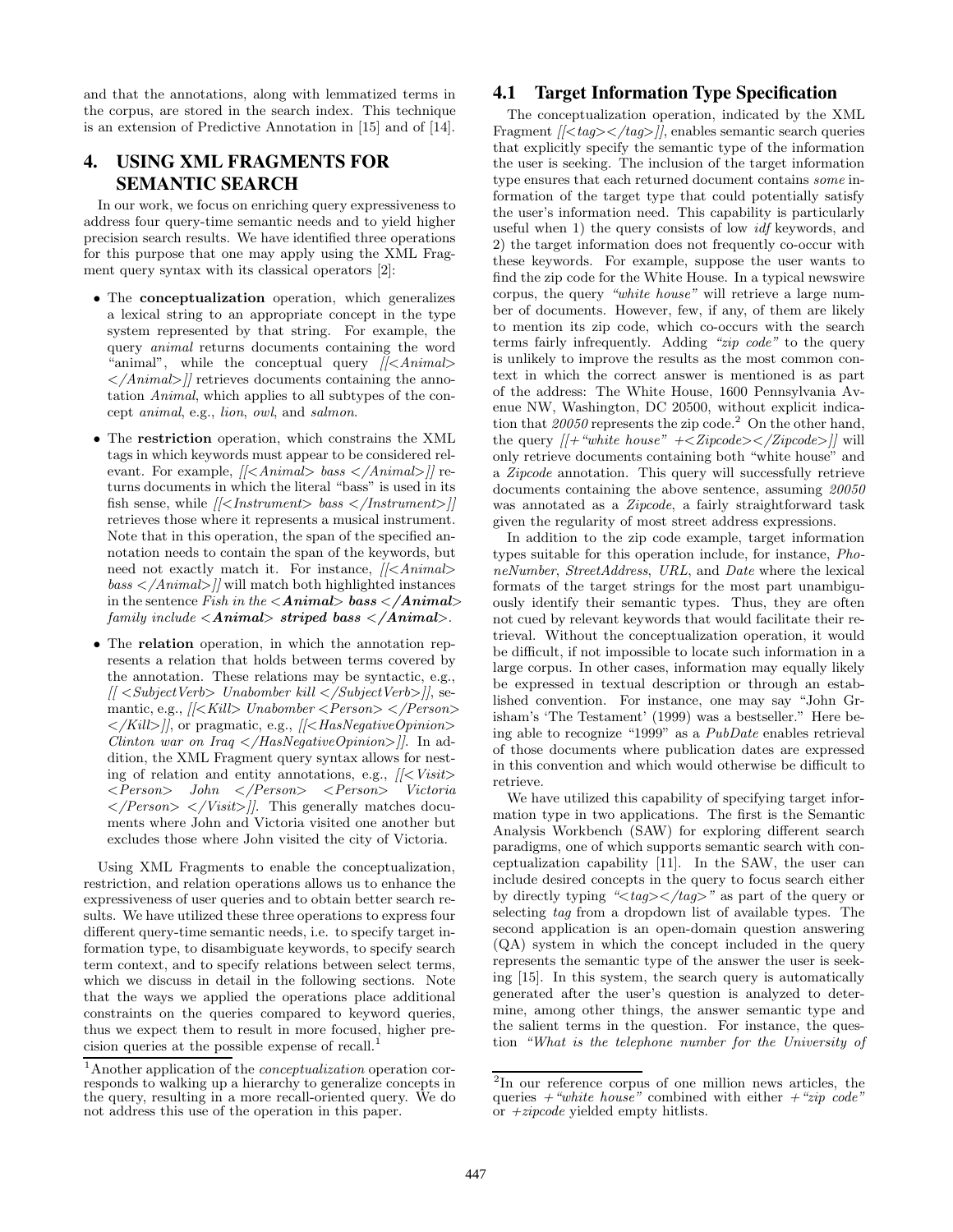*Kentucky?"* results in the following XML Fragment query: *[[+<PhoneNumber></PhoneNumber> +"University of Kentucky"]]*, while *"How long is the Rio Grande?"* yields *[[+<Length> </Length> +"Rio Grande" long]]*.

#### **4.2 Search Term Disambiguation**

The restriction operation can be applied to disambiguate terms based on their word senses, thus focusing search toward retrieving documents more likely to match the user's information need. This operation is particularly useful when the query terms have multiple senses in the corpus and when either the senses are fairly evenly distributed or when the user intends a minority word sense. For example, the string "Victoria" can be annotated as a *City* (city name in many countries), *County* (county name in a few countries), *State* (in Australia), *Person* (as a first name), *Royalty* (British Queen), or *Deity* (Roman goddess). In order to focus search on specific interpretations of "Victoria", for instance as a city or royalty, we can use the restriction operation to disambiguate the search term by generating the query *[[<City> Victoria </City>]]* or *[[<Royalty>Victoria</Royalty>]]*, respectively. Our use of the restriction operation here can be viewed as a coarser grained application of WSD in IR adopted by earlier systems (cf. [13, 17]).

One may argue that in some cases, inclusion of extra disambiguating keywords can yield similar search results without the XML Fragment disambiguation capability. For example, the query  $+city +Victoria$  is likely to steer search results in the same direction as *[[<City> Victoria </City>]]* and similarly  $+Queen +Victoria$  may be used in lieu of *[[<Royalty> Victoria </Royalty>]]*. We agree with this observation with respect to these examples where very specific information is sought; however, we maintain that our semantic search approach offers a more desirable solution than the use of disambiguating keywords in that it 1) provides a uniform query representation, 2) eliminates the need for query-time keyword selection for disambiguation, and 3) enables higher precision query with potentially lower loss in recall. We illustrate these advantages by way of the following example. Suppose a user is interested in finding out about geographic locations named "Victoria". With XML Fragments, formulating a query involves finding the semantic type in the type system that covers all geographic entities, in this case, *GPE* (GeoPolitical Entity). This results in the query *[[<GPE> Victoria </GPE>]]* which is analogous in form to the semantic query representing the city of Victoria. On the other hand, without using the restriction operator, it is up to the user to come up with a list of geographic "units" for disambiguation and to construct a query such as  $[$ *[+Victoria +* $\lt$ >*city state county* $\lt$  />*]*].<sup>3</sup> With semantic search, this burden of knowing what kinds of location Victoria can be is shifted to the developers of the named entity recognizers (the domain experts) and to inferences within the type system (*city*, *state* and *county* are all subtypes of *GPE*). Furthermore, requiring disambiguating keywords as in the example above may result in a loss in recall when the keywords selected by the user is incomplete or when the geographic "unit" of "Victoria" is implicitly conveyed in the document (e.g., "Victoria, British Columbia").

We employed the restriction operation for disambiguation in the same two applications described in the previous section. In the SAW, the semantic search paradigm also supports the restriction operation for disambiguation. This capability is useful in this end user application when the user enters a keyword query and, upon examining the search results, discovers that a large number of irrelevant documents are returned because a keyword is ambiguous in the target corpus. The user can then refine the original query and formulate a disambiguating XML Fragment query using the restriction operator, resulting in a set of documents that better addresses his information need. In the QA application, our named entity recognizer is invoked during the question analysis process and the restriction operation is applied to all keywords/phrases found to be potentially ambiguous. For example, for the question *"When was George Washington born?"*, the disambiguating XML Fragment query (with lemmatized keywords) *[[+<Date></Date> bear +<Person> +George +Washington </Person>]]* eliminates matches with *<College> George Washington University </College>* and *<Facility> George Washington Bridge </Facility>*.

# **4.3 Search Term Context Specification**

In addition to being used for keyword disambiguation, the *restriction* operation can also be used to specify the context in which keywords should occur. In this case, the XML tags surrounding a keyword are not used to identify the meaning of the keyword, but are used to specify meta information which will be difficult, if not impossible, to express with keyword queries. Such meta information represents the *context* of the keyword and may include syntactic information (*Subject/Object*), semantic information (*Agent/Patient*), and discourse information (*Request/Suggest*).

There is growing interest in identifying and retrieving texts along the fact versus opinion dimension as well as the strength and polarity of opinions (cf. [23, 24]). The identification of opinion texts sets the *context* for the words appearing in these texts. With proper query support, this in turn enables the user to retrieve documents where keywords appear in particular contexts, for instance, the war on Iraq being discussed in a positive light or as part of a negative opinion about US foreign policy. A sample query to retrieve relevant documents using XML Fragments in this setting may be *[[<PositiveOpinion> "war on Iraq" </PositiveOpinion>]]*. Note that although this query is syntactically equivalent to the previous case in which XML Fragments are used for keyword disambiguation, in this case, the semantic tags are used to specify the context in which the keywords occur, and regardless of context, the phrase "war on Iraq" is unambiguous and refers to the same event.

In our work on the AQUAINT 2005 opinion pilot, the goal was to establish a baseline performance for the task without making use of opinion-specific annotations. Our approach was based on the observation that many opinions in documents are expressed as direct quotes from a person's speech, which are annotated by our existing named entity recognizer with the semantic type *Quotation*. Thus by setting the context of the subject matter to appear within a *Quotation* in the query we are targeting a select subset of all opinions regarding the subject matter, i.e., those expressed in direct speech. For example, for the following question, taken from the opinion pilot test set, *"What was the Pentagon panel's position with respect to the dispute over the US Navy training range in the island of Vieques?"*, our system generates the following XML Fragment query which includes

<sup>3</sup>The empty tags represent a disjunction. In this case, one of *city*, *state*, or *county* must occur in the document.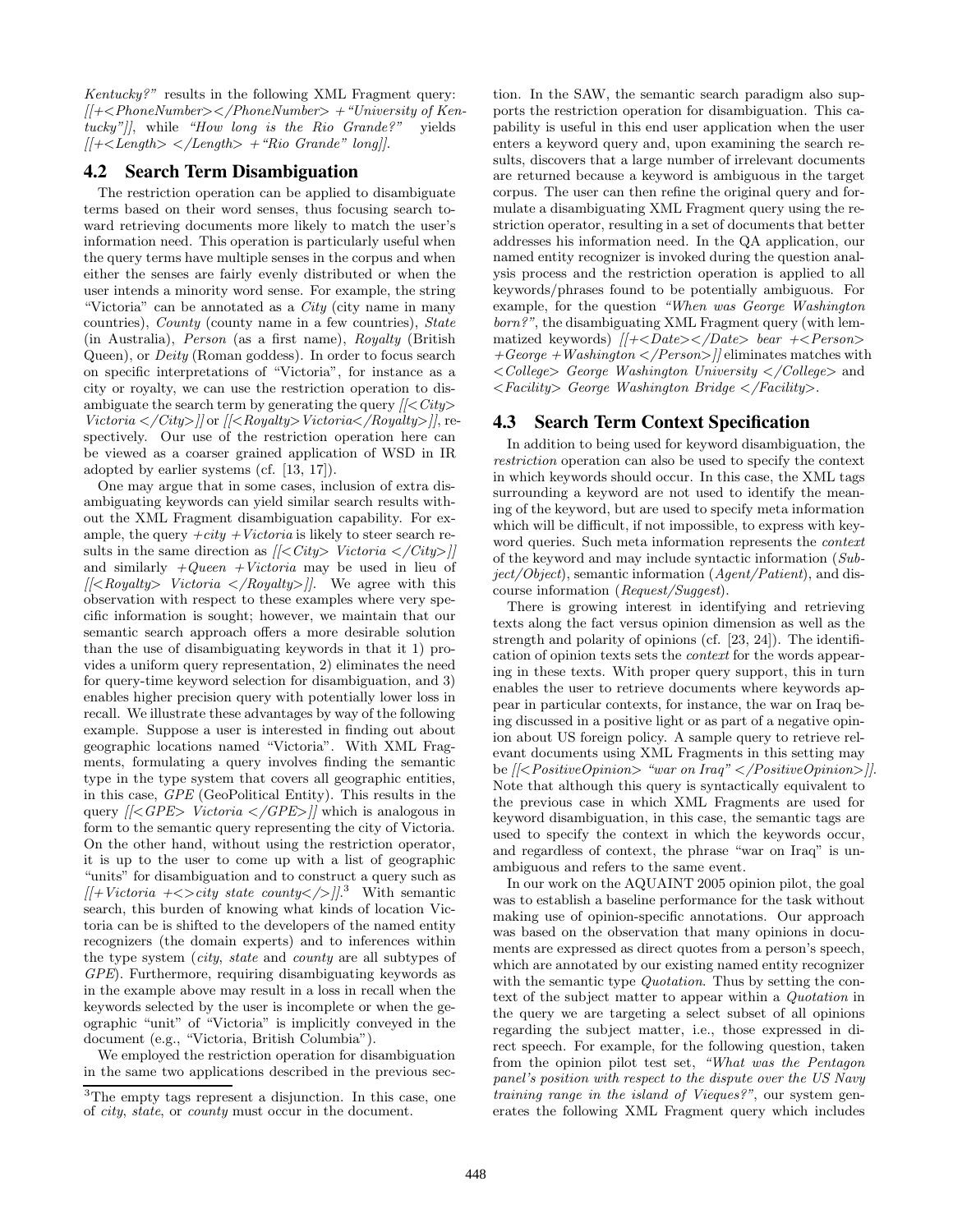the identified opinion holder and the subject matter constrained in the context of a *Quotation*: *[[+Pentagon +panel +<Quotation> +US +Navy training range island +Vieques </Quotation>]]*. We recognize that our attempt to increase precision may result in a loss in recall, as our approach targets only opinions expressed as direct speech. We also note that we do not require that there be any connection, other than textual proximity, between the opinion holder and the subject matter, which is a potential loss in precision.<sup>4</sup>

# **4.4 Relation Specification**

The relation operation can be used to express relations that must hold between query terms. These relation queries are inherently more precise than keyword queries because of this added constraint. For example, to find out about the biological weapons Iraq owns, the following XML Fragment relation query may be constructed: *[[<WeaponOwner> +Iraq +<BioWeapon> </BioWeapon> </WeaponOwner>]]*. A document matches this query if it contains a text span which is annotated as *WeaponOwner* and contains the term Iraq and an embedded text span annotated as *BioWeapon*. As would be expected from text search queries, the terms within the relation annotation are neither order nor type specific (unless specified), so  $\sqrt{\langle Visit \rangle}$  *Mary Sue*  $\langle \sqrt{Visit} \rangle$  *will* retrieve documents in which Mary visited Sue, Sue visited Mary, Mary Sue (one person) visited some person or place, or some person visited Mary Sue, among others.

As in the case for using the restriction operation for disambiguation, the use of the relation operation has one key advantage in that it shifts the burden of synonym expansion as a query-time process performed by the user or search engine to the relation annotator development process. For example, while it is reasonable to suggest that, without the relation operator, the user or search engine frontend may expand an initial query such as *[[+Iraq +<BioWeapon></BioWeapon> +own]]* into *[[+Iraq +<BioWeapon></BioWeapon> +<> own have possess*  $\langle \rangle$ ], it is much less likely that either would come up with a query that would retrieve the sentence *The UN weapons inspection team confirmed the existence of Iraq's anthrax stockpile*. This is because using the term *stockpile* to denote ownership is specific to this application domain, and thus we believe that the task of making the link between them explicit is best left to the domain expert involved in annotator development.

A natural question that arises with using XML Fragments to express relations is, once the relations are annotated in the corpus, why not extract all relations and their arguments and store the triplets in a database for efficient retrieval? This approach has been taken by many researchers, including [11, 7], and we argue that both approaches have their merits. While SQL queries are more precise and potentially more efficient than text search, our approach of using XML Fragments for relation queries offers more flexibility and can retrieve relevant documents/relations that SQL queries against a database recording extracted relations cannot. The key difference is in that a database records only the extracted relevant information, i.e., relations and their arguments, while the semantic search index records the begin and end offsets of relations with complete information over the text spans they cover. For example, in our system *Iraq possesses 33kg of 80 percent enriched uranium* is annotated as *<WeaponOwner> <Nation>Iraq</Nation> possesses 33kg of 80 percent <NucWeaponAgent> enriched uranium </NucWeaponAgent> </WeaponOwner>*. From the *WeaponOwner* annotation, a record for the database would contain the relation name, *WeaponOwner*, as well as its two arguments, *Iraq* and *enriched uranium*, thus losing the additional information *33kg* and *80 percent*. <sup>5</sup> Using XML Fragments, the following query (with lemmatized keywords) can retrieve documents, including the above example, stating that Iraq possesses uranium that is 75 percent enriched or higher: *[[<WeaponOwner> +Iraq +<.GE.> 75 </.GE.> +percent +enrich +uranium </WeaponOwner>]]*.

We have made use of the relation operation in our SAW system, where the user can formulate XML Fragment queries containing relations. Because of the additional constraint imposed by the relation, these queries typically retrieve fewer relevant documents than an otherwise identical query with the relation tag replaced by one or more keywords. This enables the user to quickly home in on a few relevant documents with little or no noise. Our QA system provides the capability of automatically generating XML Fragment queries containing relations from natural language questions. For example, the question *"When did Nixon visit China?"* generates the following relation XML Fragment query *[[<HoldsDuring> +<At> +Nixon +China </At> +<Date> </Date></HoldsDuring>]]*.

# **5. EVALUATION**

Aside from enhancing the expressiveness of user queries, our use of the three XML Fragment operations to include target information type, to disambiguate keywords, to specify search term context, and to specify relations, results in more constrained queries. We hypothesize that these semantic search queries, even in the face of imperfect annotations, will still result in significant improvement in precision in retrieval results. This section describes our experiments for validating this hypothesis and their results for each of our four uses of XML Fragments for semantic search. Where possible, we use standard test and judgment sets in our evaluation.

# **5.1 Target Information Type Specification**

#### *5.1.1 Experimental Setup*

In this experiment we evaluate the impact of using the conceptualization operation to specify target information type. The reference corpus is the 3GB AQUAINT corpus used in the TREC QA track since 2002, which contains just over one million news articles between 1996-2000.

The corpus is pre-processed with a named entity recognizer that identifies about 100 entity types, ranging from common types such as *Person*, *Organization* and *Date*, to specific types such as *PhoneNumber* and *URL* for addressing particular information needs. The corpus is then processed by the indexer and both lemmatized keywords and the identified semantic types are stored in the index.

<sup>&</sup>lt;sup>4</sup>This issue can be remedied by specifying a relation between these two entities using the relation operation discussed in the next section. We leave developing such a relation annotator and utilizing the resulting annotations for future work.

<sup>5</sup>It is possible to include this information in the database by adding extra arguments to the relation. The point here, however, is that there will always be text where extra, previously unanticipated information is provided and thus not recorded in the database entry.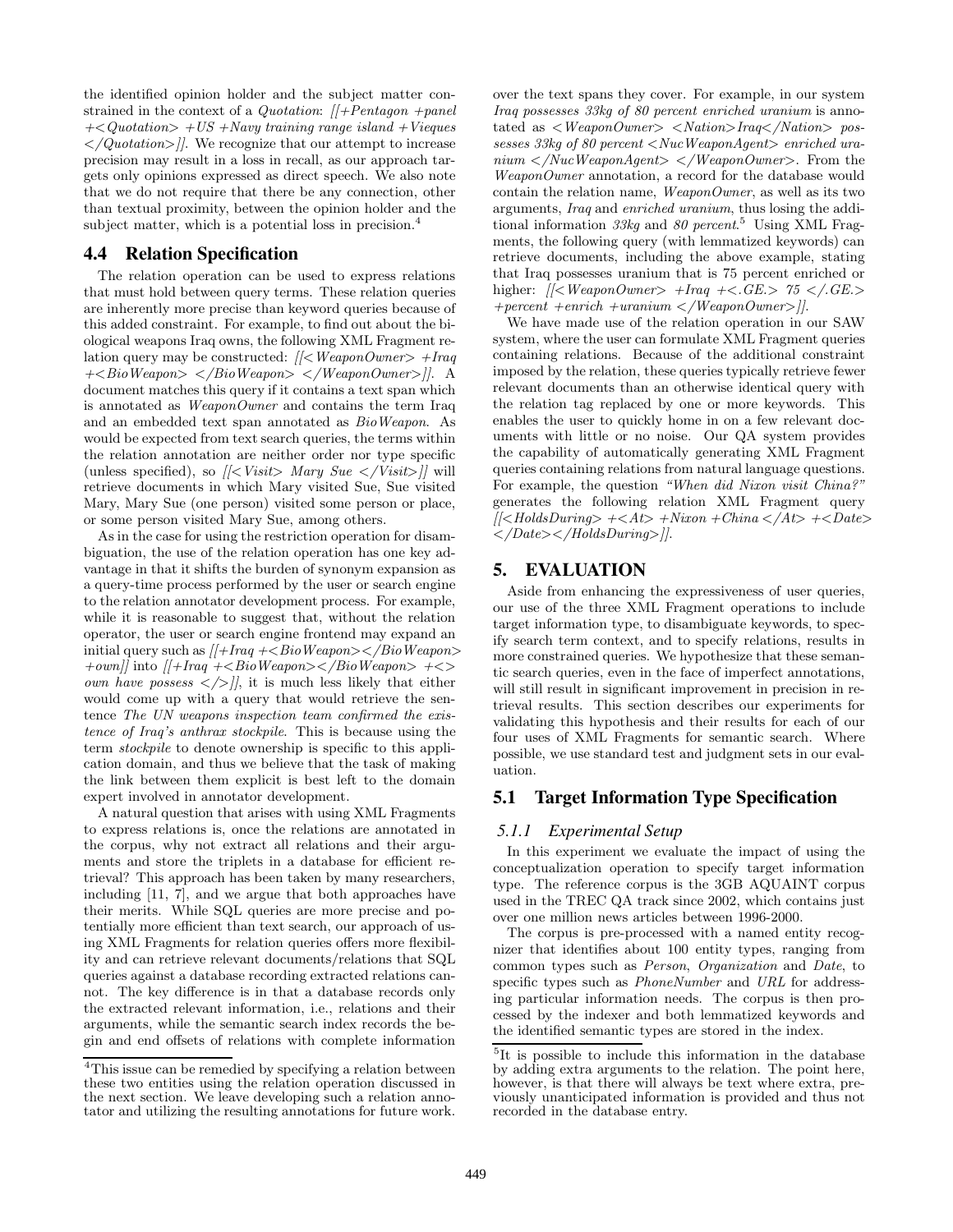**Table 1: Target Information Type Evaluation Results**

|                | $R-Prec$     | MAP       | Exact Precision |
|----------------|--------------|-----------|-----------------|
| Baseline       | 0.4219       | 0.4329    | 0.0817          |
| w/Target       | 0.4342       | $0.4505*$ | $0.1124***$     |
| $^*n < 0.01$ : | $***n<0.001$ |           |                 |

For our test set, we used the 50 questions and relevant judgments in the TREC 2005 QA track document task [22].<sup>6</sup> Each question is processed by the question analysis component of our QA system [16] to identify one or more answer types and a set of salient keywords. The keywords and answer types are used to generate an XML Fragment query, where the conceptualization operator is applied to the answer type to specify target information. For our baseline run, a query is constructed from the keywords alone. In other words, the only difference between the baseline run and the run using semantic search is the presence of the concept  $|$ / $\neq$   $\lt$ *tag* $>$   $\lt$ /*tag* $>$ *]* $|$  in the latter run that corresponds to the semantic type of the answer.

#### *5.1.2 Results and Discussion*

Table 1 shows the results of this experiment in which up to 1000 documents were returned for each query. In contrast to the INEX evaluation metrics [10] in which scoring is based on the relevance of an element (part of an XML document determined by the document structure), we evaluate our results at the document level because the annotations in our documents do not convey structural information. We report both the "Precision at R" score (R-Prec, where R is the number of relevant documents for each question), and the MAP score, which were the two official evaluation metrics used in the TREC 2005 QA track document task. Our results show a 2.9% and 4.1% relative improvement in R-Prec and MAP scores, respectively, where the MAP score improvement is statistically significant at the *p <* 0*.*01 level (using the Wilcoxon Signed Rank Test in this and subsequent evaluations). Although both of these metrics reward retrieving relevant documents and ranking them high in the hitlist, neither of them takes into account the total number of documents retrieved, which can be a critical element in an end user application. Since all of the semantic search operations discussed in this paper constrain the query and presumably lead to fewer matches for each query, we include a third evaluation metric in the table, the Exact Precision score as returned by the trec eval script, which is the exact precision over the retrieved document set. This measure favors queries that return the same relevant documents with a smaller hitlist. Our Exact Precision score demonstrates that including target information type in the query resulted in a 37.5% improvement in precision, significant at *p <* 0*.*001.

# **5.2 Search Term Disambiguation**

#### *5.2.1 Experimental Setup*

In this experiment, where we evaluate the impact of using the restriction operation to disambiguate keywords, we used the same corpus, index, and test set as in the previous

**Table 2: Disambiguation Evaluation Results**

|                                                |                     | R-Prec   MAP   Exact Precision |
|------------------------------------------------|---------------------|--------------------------------|
| Baseline                                       | $0.4464$   $0.4357$ | 0.1443                         |
| $\mathbf{w}/$ Disambiguation   0.4658   0.4409 |                     | 0.1443                         |

experiment. Our QA system was reconfigured to generate XML Fragment queries that include, in addition to target information type, disambiguating XML tags for query terms that 1) are considered likely to be ambiguous based on a predetermined occurrence threshold, and 2) have specific desired word senses as indicated in the question. We compare this run to one without disambiguation capabilities, i.e., the outcome of the semantic search run in the previous section.

#### *5.2.2 Results and Discussion*

In manually examining the queries generated by the two runs, we found that most terms in this standard test set were not considered ambiguous relative to the reference corpus. In fact, out of the 50 questions, only 2 questions resulted in different queries. Table 2 shows the evaluation results on this subset of questions that yielded a difference. Our results show a 4.3% improvement in R-Prec score and a slight gain in MAP score; however, in both cases, the improvement is not statistically significant due to the small sample size.

#### **5.3 Search Term Context Specification**

#### *5.3.1 Experimental Setup*

This experiment evaluates the impact of using the restriction operation to specify search term context, and is again based on the same corpus and index. The test set is 46 out of the 50 questions in the AQUAINT 2005 opinion pilot which were of the general form "What does *OpinionHolder* think about *SubjectMatter*?" Each question was processed by the question analysis component of our QA system to extract *OpinionHolder* and *SubjectMatter*, along with keywords in the question that do not fall into either category. As described in Section 4.3, the restriction operation is applied to *SubjectMatter* to constrain the context in which it should appear. In this case, the query consists of *OpinionHolder*, the additional relevant keywords, and an XML Fragment where the *Quotation* tag is wrapped around *SubjectMatter*. For each question, the system returned up to two passages each containing 1-3 sentences.

For the baseline run, instead of wrapping *Quotation* tags around *SubjectMatter*, we merely added *[[+<Quotation> </Quotation>]]* as the target information type. In other words, the query still required that a direct quote be present in the document, although the subject matter does not necessarily have to be present within the quote.

#### *5.3.2 Results and Discussion*

We manually judged the two runs based on the list of "vital" and "okay" nuggets [22] used by the NIST assessors in the opinion pilot evaluation.<sup>7</sup> "Vital" nuggets are those that must be present in the returned passages while "okay" nuggets are considered relevant but not essential. In the opinion evaluation, an F-score is computed based on the

 ${}^{6}$ In order to focus our experiment on the impact of semantic search, the anaphoric expressions in questions with referents in previous questions or answers have been manually resolved so all questions are self-contained.

<sup>7</sup>Since some passages in our current runs were potentially previously unseen by the assessors, we augmented the assessors' list in our best attempt to reproduce the assessor's thinking, adding 20 nuggets to their list of 233 nuggets.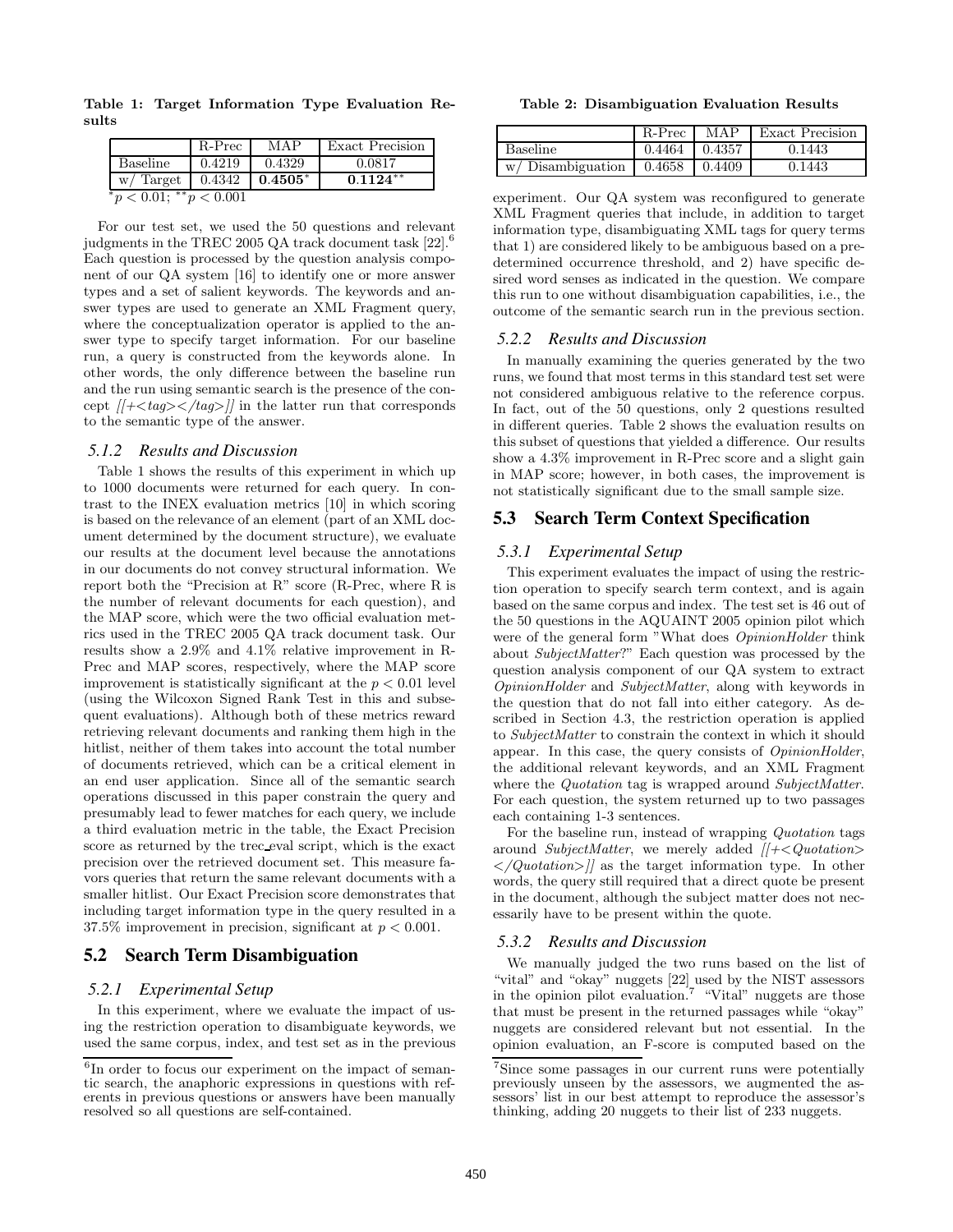**Table 3: Context Specification Evaluation Results**

|            |       | $\#$ Vital Nuggets $\#$ Okay Nuggets |
|------------|-------|--------------------------------------|
| Baseline   |       |                                      |
| w/ Context | $28*$ |                                      |
| ${}< 0.05$ |       |                                      |

number of "vital" nuggets returned (recall) and a length allowance determined by the total number of "vital" and "okay" nuggets returned (precision).

Since the two runs each returned two passages of similar average length per question, the final F-score is simply a function of the recall of "vital" and "okay" nuggets in each run. Given the same judgment set, we simply report the number of "vital" and "okay" nuggets returned by each run as shown in Table 3. Our results show that using semantic search to specify the context of the subject matter, we retrieved twice as many "vital" nuggets as our baseline run, thus effectively doubling the recall as well as precision.

#### **5.4 Relation Specification**

#### *5.4.1 Experimental Setup*

In this experiment, where we evaluate the impact of specifying relations between search terms, we used a corpus in the national intelligence domain from the Center for Non-Proliferation Studies (CNS) because 1) there is no standard test set for evaluating relation semantic queries, and 2) our relation annotators focused on this domain. This corpus contains over 37,000 documents and is about 75MB in size.

The corpus was pre-processed with our named entity and relation recognizers, and the resulting annotations were indexed along with the lemmatized terms as in the AQUAINT corpus. The relation recognizer identifies 10 relations in this application domain, including *ProducesWeapon* (country X produces weapon Y), *ImportExport* (country X imports/exports goods to/from country Y), and *Destruction-Potential* (weapon X can kill Y people).

Our test set for this experiment targets the 10 relations relevant to the reference corpus. For each relation, we constructed semantic queries by randomly instantiating its arguments. For example, for *ProducesWeapon* we generated *[[<ProducesWeapon> +<Nation></Nation> +weapon +grade +uranium </ProducesWeapon>]]* (countries that produce weapon-grade uranium) and *[[<ProducesWeapon> +Russia +<BioWeapon> </BioWeapon> </ProducesWeapon>]]* (biological weapons produced by Russia). We constructed 2-3 semantic queries for each relation, resulting in a total of 25 queries. The baseline queries which do not make use of relations were generated by replacing the relation in each query with one or more keywords to express the semantics of the relation. For example, the baseline queries for the above two relation queries are *[[+<Nation></Nation> +weapon +grade +uranium +produce]]* and *[[+Russia +<BioWeapon> </BioWeapon> +produce]]*, respectively.

For our evaluation runs, each query returned up to 10 documents, which correspond to the typical "first page" search results that a user examines. The documents returned by each question pair in the two runs are pooled and the documents manually judged by one of the authors as relevant or irrelevant (without knowledge of which of the two runs retrieved a particular document). The pooled judgment set is used in the final evaluation for both runs.

**Table 4: Relation Specification Evaluation Results**

|                                                             | R-Prec | MAP    | Exact Prec | $\#\text{docs}/\text{Q}$ |  |
|-------------------------------------------------------------|--------|--------|------------|--------------------------|--|
| Baseline                                                    | 0.3895 | 0.4147 | 0.3530     | 9.72                     |  |
| With Relation                                               | 0.4139 | 0.4108 | $0.6108*$  | $6.32**$                 |  |
| $*$ $\sim$ $\cap$ $\cap$ $\sim$ $**$<br>$\sim$ 0.000 $\sim$ |        |        |            |                          |  |

<sup>∗</sup>*p <* 0*.*005; ∗∗*p <* 0*.*00005

# *5.4.2 Results and Discussion*

Table 4 shows our experimental results. While there is a 6.3% increase in R-Prec score and a very slight drop in MAP score, the relation queries achieved a 73% relative improvement in Exact Precision, which is significant at the  $p < 0.005$ level. This result confirms our hypothesis and is expected because 1) our relation annotators were developed to favor precision over recall, and 2) the application of the relation operator constrains the query and results in a more precise hitlist. While the overall results are as expected, the statistical insignificance of the R-Prec score improvement warrants some explanation. Because both the relation query and the relation annotators targeted high precision, in a fair number of cases, this resulted in a loss in recall and hence a decrease in R-Prec scores. While the substantial gain in R-Prec scores in other questions are sufficient to result in a net improvement, the improvement is not sufficiently uniform across questions to be statistically significant.

The last column in Table 4 shows the average number of documents returned for each query. In the baseline run, the average is very close to the maximum number of documents requested, with only two queries retrieving fewer than the maximum. In the relation run, however, all but three queries returned fewer than the maximum. This result is significant in applications where it is desirable to provide the user with a very targeted, short hitlist that may only contain partial evidence for the information sought. For example, if the user wants to know whether or not Iraq has a heavy water stockpile, returning a few documents that confirm its existence may be sufficient to meet the user's information need. On the other hand, a more extensive hitlist with higher recall that details the storage facilities and quantities may be appropriate under a difference scenario. Based on these observations and our evaluation results, we believe that the relation operation is a powerful semantic search query operation that is suitable for applications in which high recall is not initially an important factor and where the cost of processing large numbers of return documents is high.

#### **6. RELATED WORK**

Semantic search is deeply related to the concept and vision of the Semantic Web. Efforts on semantic search in this context assume a yet-to-be-constructed, large, distributed semantic network containing documents pre-annotated with metadata and focus on methods for the retrieval of relevant information from such documents [7, 8].

Research in XML query and retrieval can be divided into *document-centric*, where an XML document is viewed as text with markup, and the *data-centric* view, where an XML document is just a free form database. Research in the document-centric view has focused on marrying traditional IR techniques over text spans and tree retrieval techniques over XML tags [5, 2], as well as extending document representation to support stand-off *annotations* [12] that allow for the crossing of tags. In our work, we build upon these results